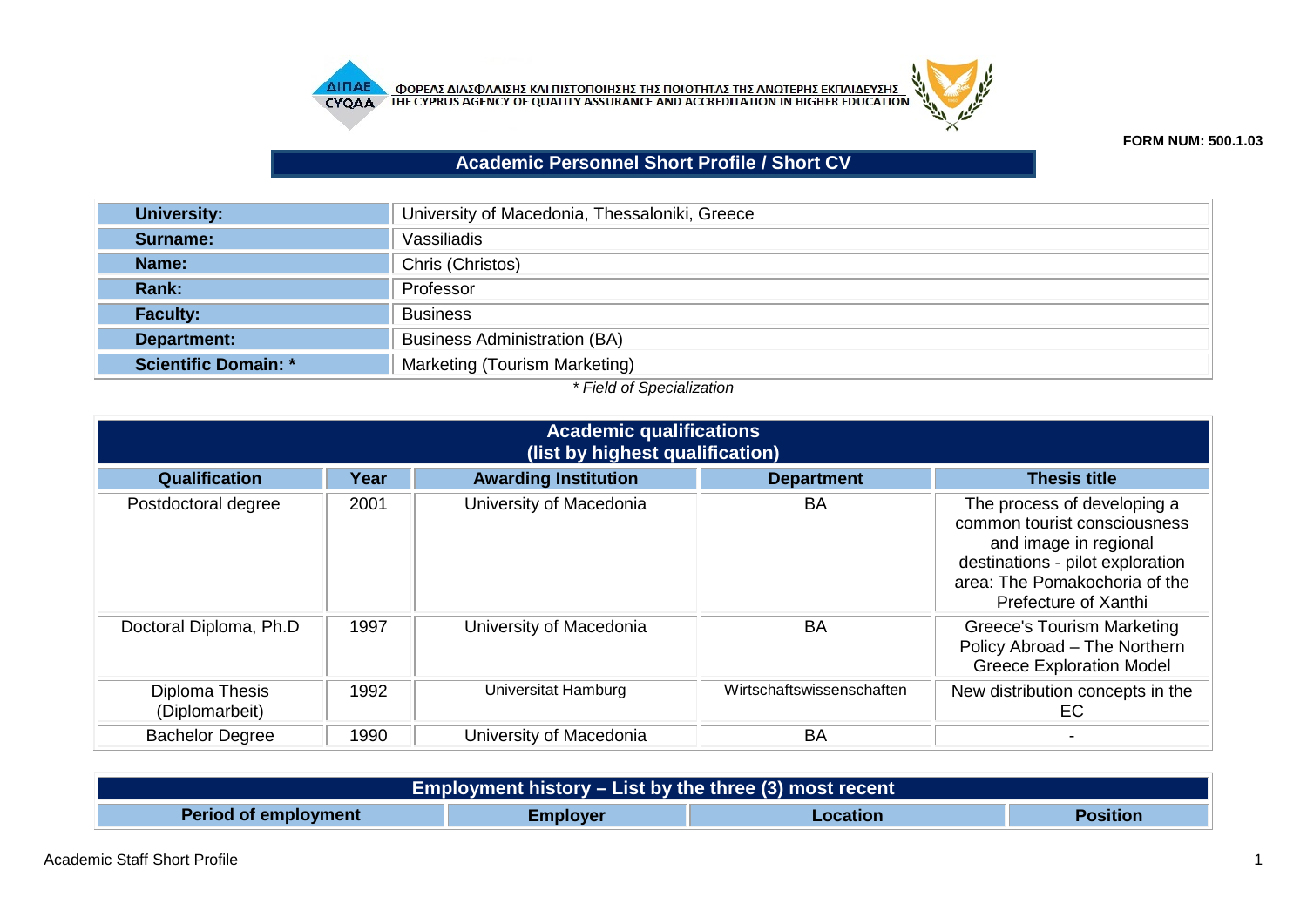| <b>From</b> | To   |                                                                                                       |                   |                           |
|-------------|------|-------------------------------------------------------------------------------------------------------|-------------------|---------------------------|
| 2001        | 2021 | Υπουργείο Παιδείας &<br>Θρησκευμάτων -<br>Πανεπιστήμιο Μακεδονίας                                     | Θεσσαλονίκη-Ελλάς | Πρωτοβάθμιος<br>Καθηγητής |
| 2001        | 2017 | Υπουργείο Παιδείας &<br>Θρησκευμάτων - Ελληνικό<br>Ανοικτό Πανεπιστήμιο                               | Πάτρα-Ελλάς       | Μέλος ΣΕΠ                 |
| 2012        | 2013 | National Chiayi University -<br>/International Master Program<br>of Business Administration<br>(IMBA) | Chiayi - Taiwan   | <b>Adjunct Professor</b>  |

| Key refereed journal papers, monographs, books, conference publications etc. List the five (5) more recent and other<br>five $(5)$ selected $-(max total 10)$ |      |                                                                                                                                                                                   |                                                       |                                                               |      |                                                                                                     |
|---------------------------------------------------------------------------------------------------------------------------------------------------------------|------|-----------------------------------------------------------------------------------------------------------------------------------------------------------------------------------|-------------------------------------------------------|---------------------------------------------------------------|------|-----------------------------------------------------------------------------------------------------|
| <b>Ref. Number</b>                                                                                                                                            | Year | <b>Title</b>                                                                                                                                                                      | <b>Other authors</b>                                  | <b>Journal and</b><br><b>Publisher</b> /<br><b>Conference</b> | Vol. | <b>Pages</b>                                                                                        |
|                                                                                                                                                               | 2020 | (2020) Editorial: Investigating<br>the Impact of Current Issues on<br>Leisure, Tourism, and Hospitality<br>in Psychological Science.                                              | Fotiadis AK & Huan T-C                                | Frontiers in<br>Psychology                                    | 11   | . https:/<br>/www.fr<br>ontiersi<br>n.org/ar<br>ticles/1<br>0.3389/<br>fpsyg.2<br>020.59<br>6868/fu |
| 2                                                                                                                                                             | 2020 | Sports Events after the COVID-<br>19 Pandemic: Assessing<br><b>Runners' Intentions for Future</b><br>Participation in Running Events<br>in COVID-19 era - Evidence<br>from Greece | Madytinos, Z., Tzavlopoulos,<br>I., & Vassiliadis, S. | <b>Tourism Recreation</b><br>Research                         | 46   | $276 -$<br>287                                                                                      |
| 3                                                                                                                                                             | 2020 | Travelling to compete:<br>antecedents of individuals'                                                                                                                             | Fotiadis A., & Nikolaos Stylos                        | <b>Tourism Recreation</b><br>Research                         |      | 10.108<br>0/0250                                                                                    |